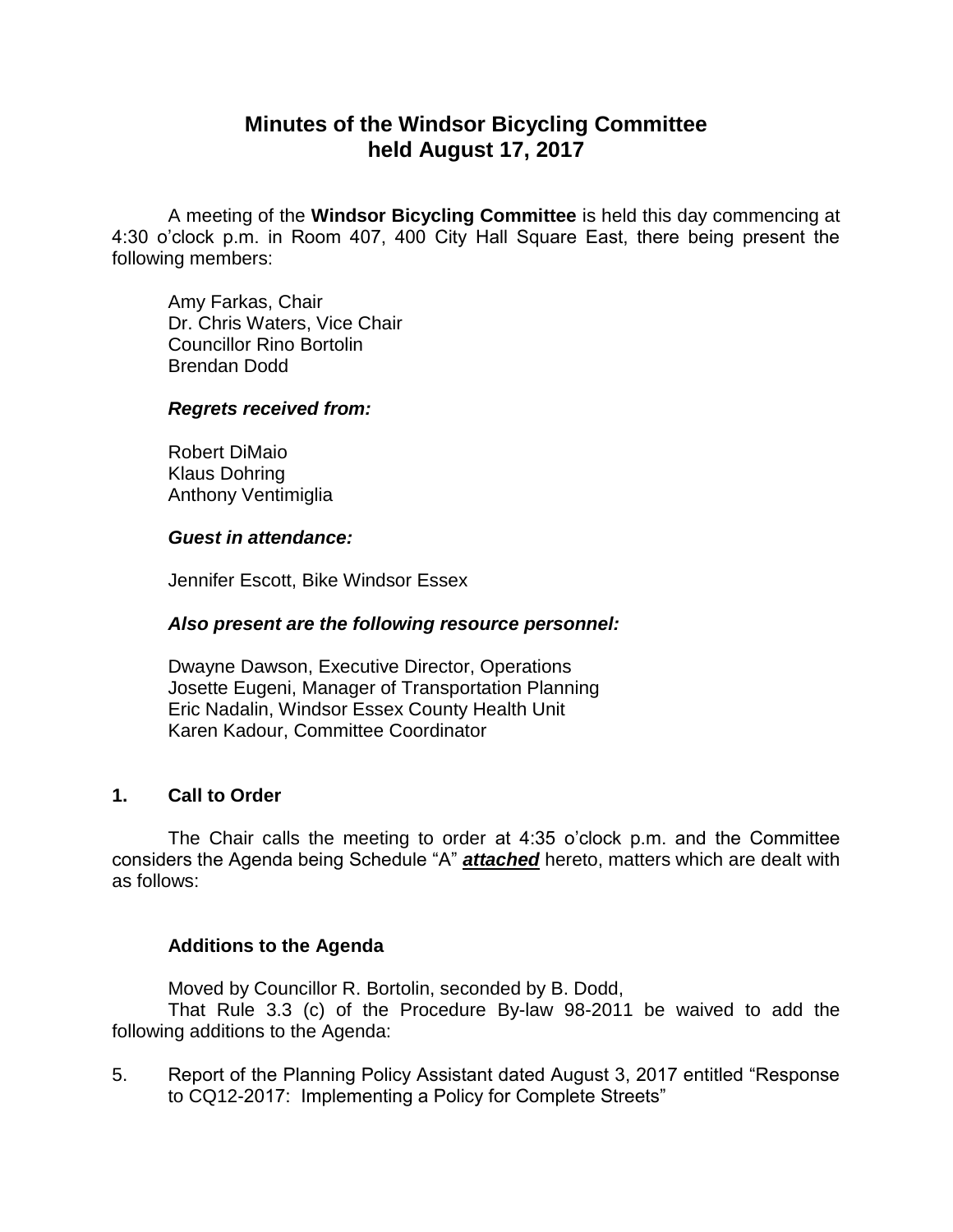Carried.

## **2. Declarations of Conflict**

None disclosed.

### **3. Adoption of the Minutes**

Moved by B. Dodd, seconded by Dr. Waters,

That the minutes of the Windsor Bicycling Committee of its meeting held April 6, 2017 **BE ADOPTED** as presented.

Carried.

## **4. Business Items**

## **4.1 2018 Operating Budget**

The Financial Variance for the period ending July 31, 2017 document illustates there is a surplus in the 2017 Operating Budget in the amount of \$3,009.68.

Discussion ensues regarding the purchase of safety devices such as reflective vests, reflective tape and bicycle lights.

Dr. Waters suggests consideration be given to the production of Public Service Announcements relating to the Open Streets event.

Moved by Councillor Bortolin, seconded by Dr. Waters,

That an expenditure in the amount of \$1,200 **BE APPROVED** for the purchase of safety devices that include bicycle lights, vests and reflective tape, and further, that the remainder of the 2017 Operating Budget **BE ALLOCATED** to the production of Public Service Announcements.

Carried.

The Chair proposes a survey be undertaken at the Open Streets event to track cycling habits. Councillor Bortolin suggests that consideration be given to doing an online survey in 2018.

Moved by Councillor Bortolin, seconded by B. Dodd, That the 2018 draft budget of the Windsor Bicycling Committee **BE ACCEPTED**. Carried.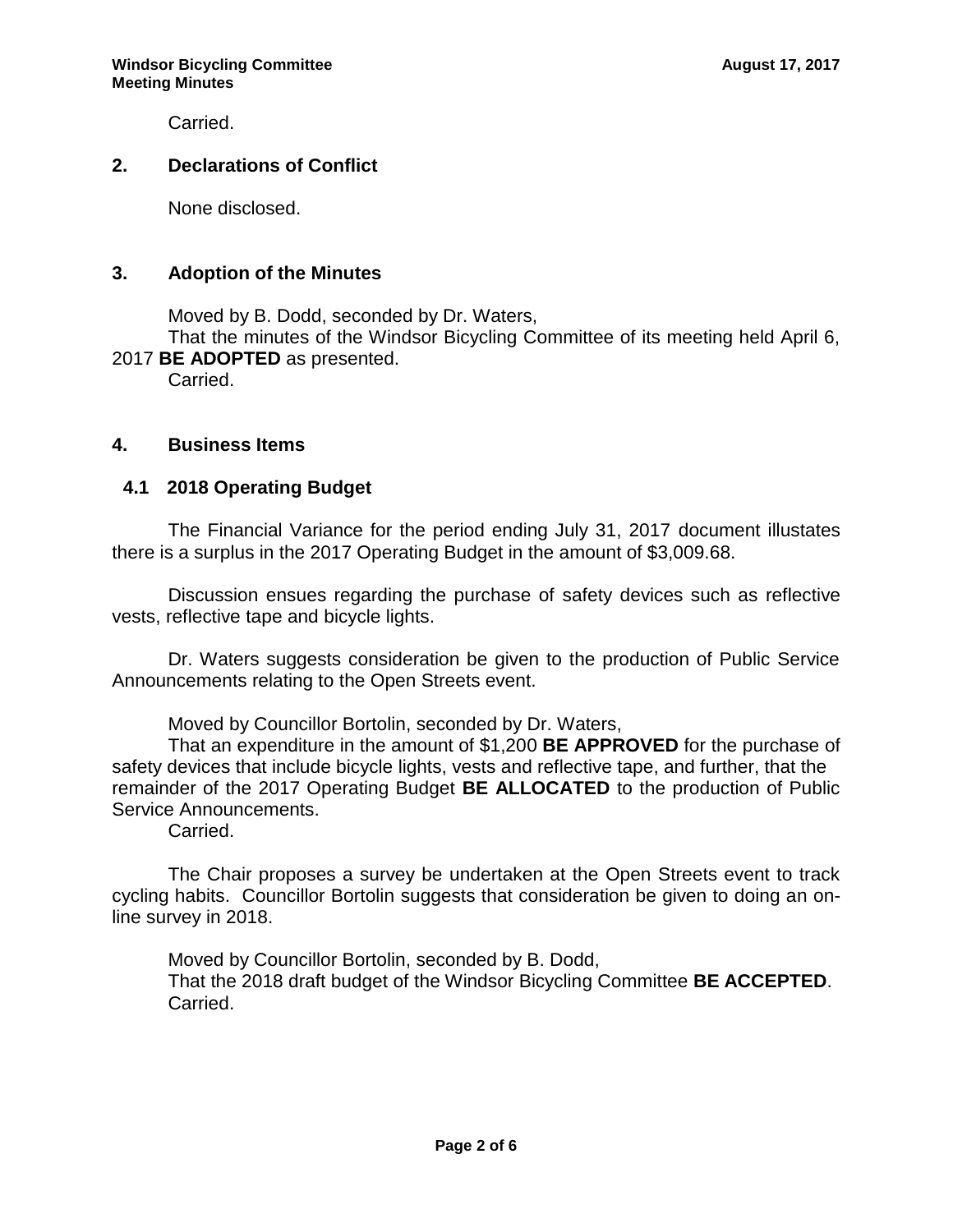## **4.2 2017 Annual Report**

The Chair advises a draft of the WBC 2017 Annual Report will be provided at the October 4, 2017 meeting.

### **4.3 Meeting Dates for 2017/2018**

The final meeting in 2017 will be held on Wednesday, October 4, 2017.

It is generally agreed meetings will be held in February, April, June, and September 2018 on dates to be determined.

D. Dawson advises infrastructure projects are set five years in advance and he adds all road improvements are reviewed via the Bicycle Use Master Plan. He notes there are only 6-7 projects for roads in 2018.

The Chair requests that the 2018 road projects be provided to the WBC at the February 2018 meeting. D. Dawson states a list of all Capital Projects for the next two years will be provided to the WBC.

 Councillor Bortolin requests Administration bring all future projects to the WBC for input.

#### **4.4 2017 Open Streets**

The Chair indicates members will be polled electronically to determine who can attend and assist with the Open Streets event to be held on September 17, 2017.

#### **5. New Business**

The report of the Planning Policy Assistant dated August 3, 2017 entitled "Response to CQ12-2017: Implementing a Policy for Complete Streets" is distributed and *attached* as Appendix "A".

Dr. Waters suggests that any new projects being considered be put through a complete streets analysis. Councillor Bortolin responds before this can occur, that a policy must first be in place.

Moved by Dr. Waters, seconded by B. Dodd,

That the development of a Complete Streets Policy **BE ENDORSED** and further, that the Complete Streets Policy (as a stand alone policy) **BE INCORPORATED** into the Active Transportation Master Plan.

Carried.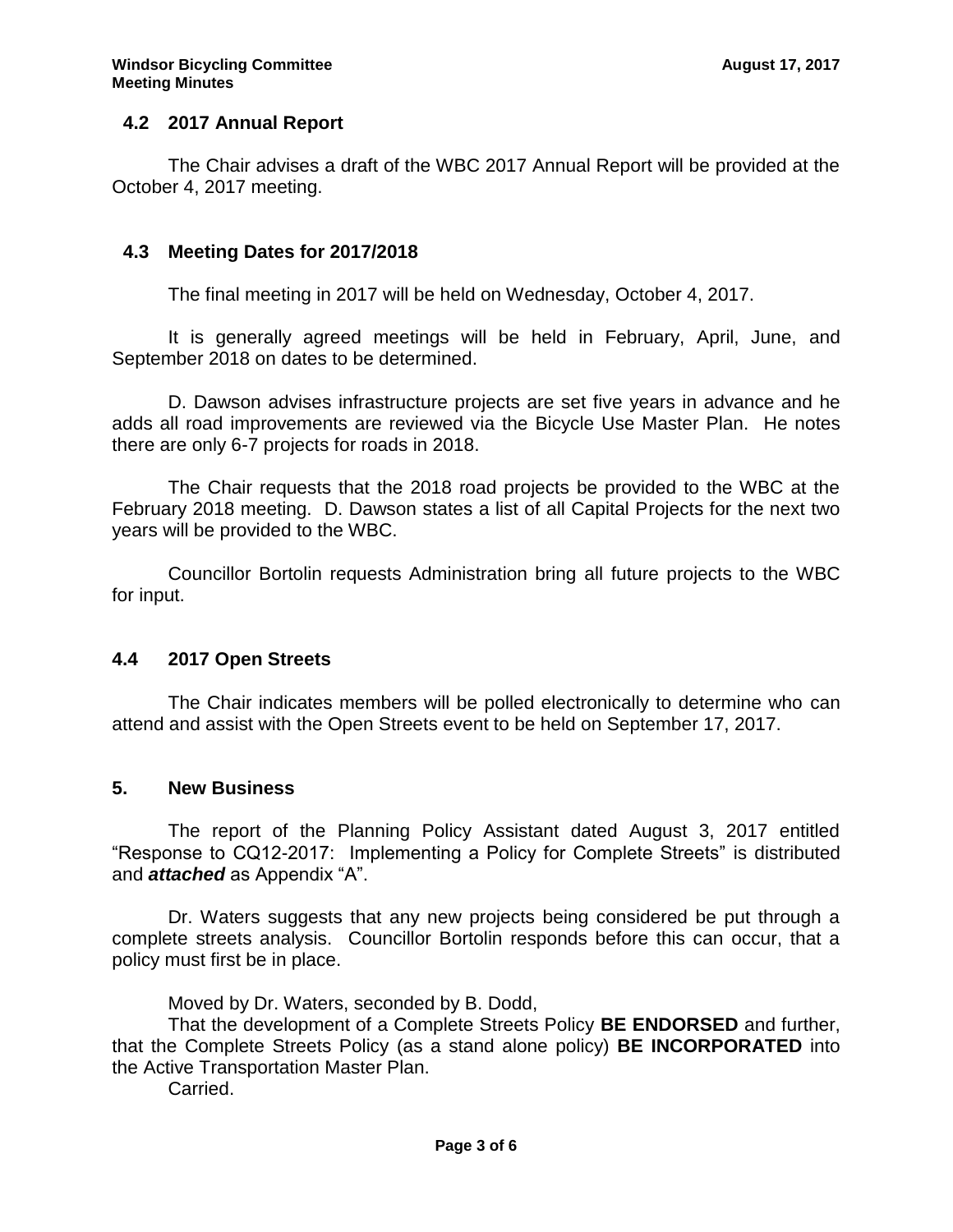In response to a question asked by Dr. Waters regarding the name change from the Windsor Bicycling Committee to the Active Transportation Committee, Councillor Bortolin recommends this matter be deferred until the Active Transportation Master Plan is presented in 2018.

Dr Waters leaves the meeting at 6:00 o'clock p.m.

Discussion ensues regarding recent bike theft in the downtown area and J. Eugeni responds secure bike lockers are available and have been underutilized at the Pelissier Street Parking Garage. Further information relating to the use of the bike lockers at the Pelissier Street Parking Garage is available at [www.cyclewindsor.ca](http://www.cyclewindsor.ca/)

## **6. Date of Next Meeting**

The next meeting will be held on Wednesday, October 4, 2017 at 5:00 o'clock p.m. in Room 407, 400 City Hall Square East.

### **7. Adjournment**

There being no further business, the meeting is adjourned at 6:02 o'clock p.m.

**CHAIR** 

COMMITTEE COORDINATOR

\_\_\_\_\_\_\_\_\_\_\_\_\_\_\_\_\_\_\_\_\_\_\_\_\_\_\_\_

\_\_\_\_\_\_\_\_\_\_\_\_\_\_\_\_\_\_\_\_\_\_\_\_\_\_\_\_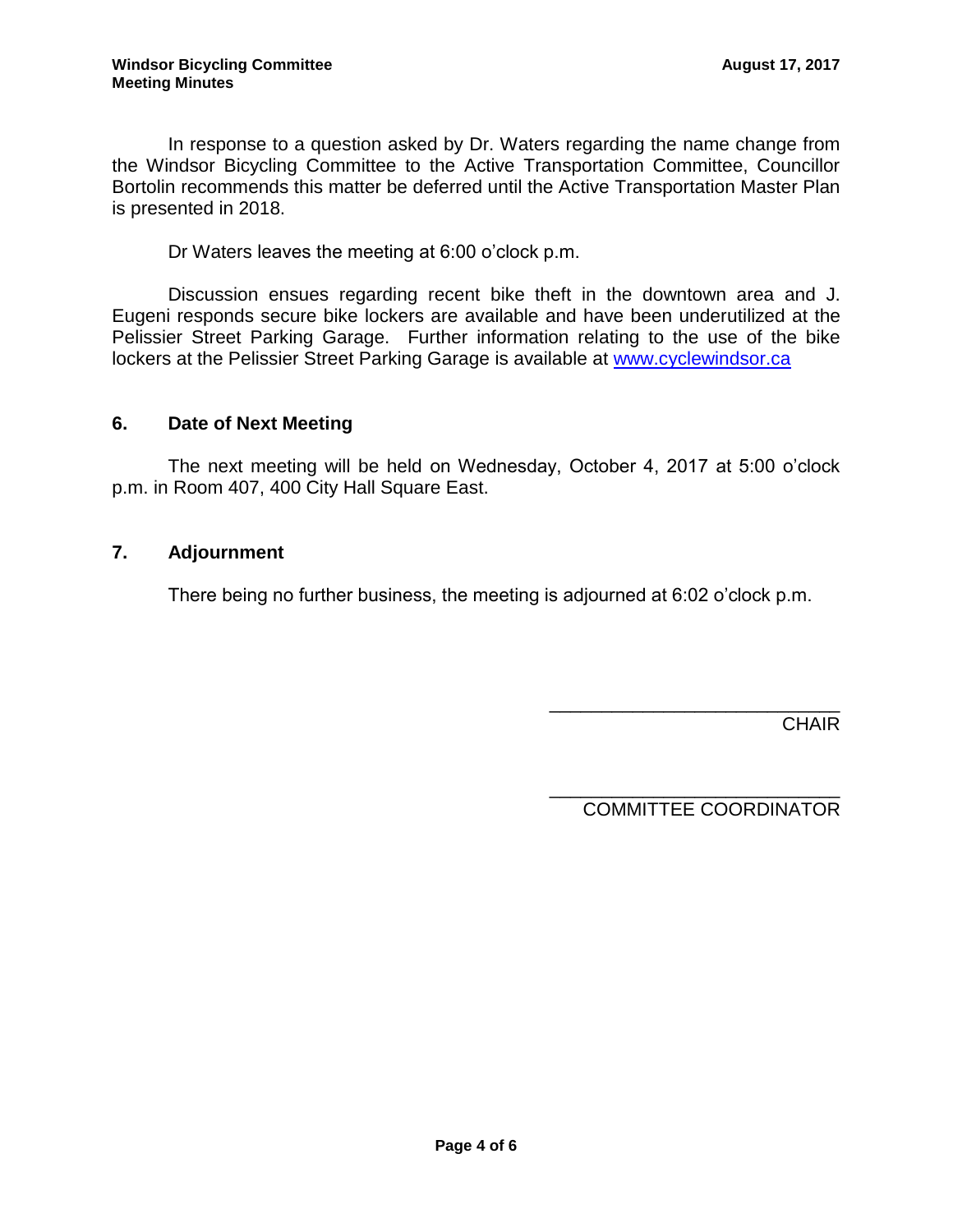# **AGENDA**

and Schedule "A" to the minutes of the **Windsor Bicycling Committee** meeting held **Thursday, August 17, 2017 at 4:30 o'clock p.m. Room 407, 400 City Hall Square East**



## **1. CALL TO ORDER**

### **2 DECLARATIONS OF CONFLICT**

### **3. ADOPTION OF THE MINUTES**

Adoption of the minutes of the meeting held April 6, 2017 – *attached.*

#### **4 BUSINESS ITEMS**

#### **4.1 2018 Operating Budget**

The Procedure By-law 98-2011 (Part 21, 21.1) states the following: *"Advisory Committees shall prepare annual business plans and budget submissions should they require funding or additional resources for their activities."*

The 2018 Operating Budget Template is *attached.*

#### **4.2 2017 Annual Report**

The Procedure By-law 98-2011 (Part 21, 21.3) prescribes the following: *"Advisory Committees are required to report to their respective Standing Committee in either oral or written form, annually, so that the Advisory Committees are accountable for their performance."*

#### **4.3 Meeting Dates for 2017/2018**

The Procedure By-law 98-2011 (Part 21, 21.4) mandates the following: *"Standard meeting schedules shall be adopted for the Advisory Committees so that there is predictability in the deliberation of Public Policy."*